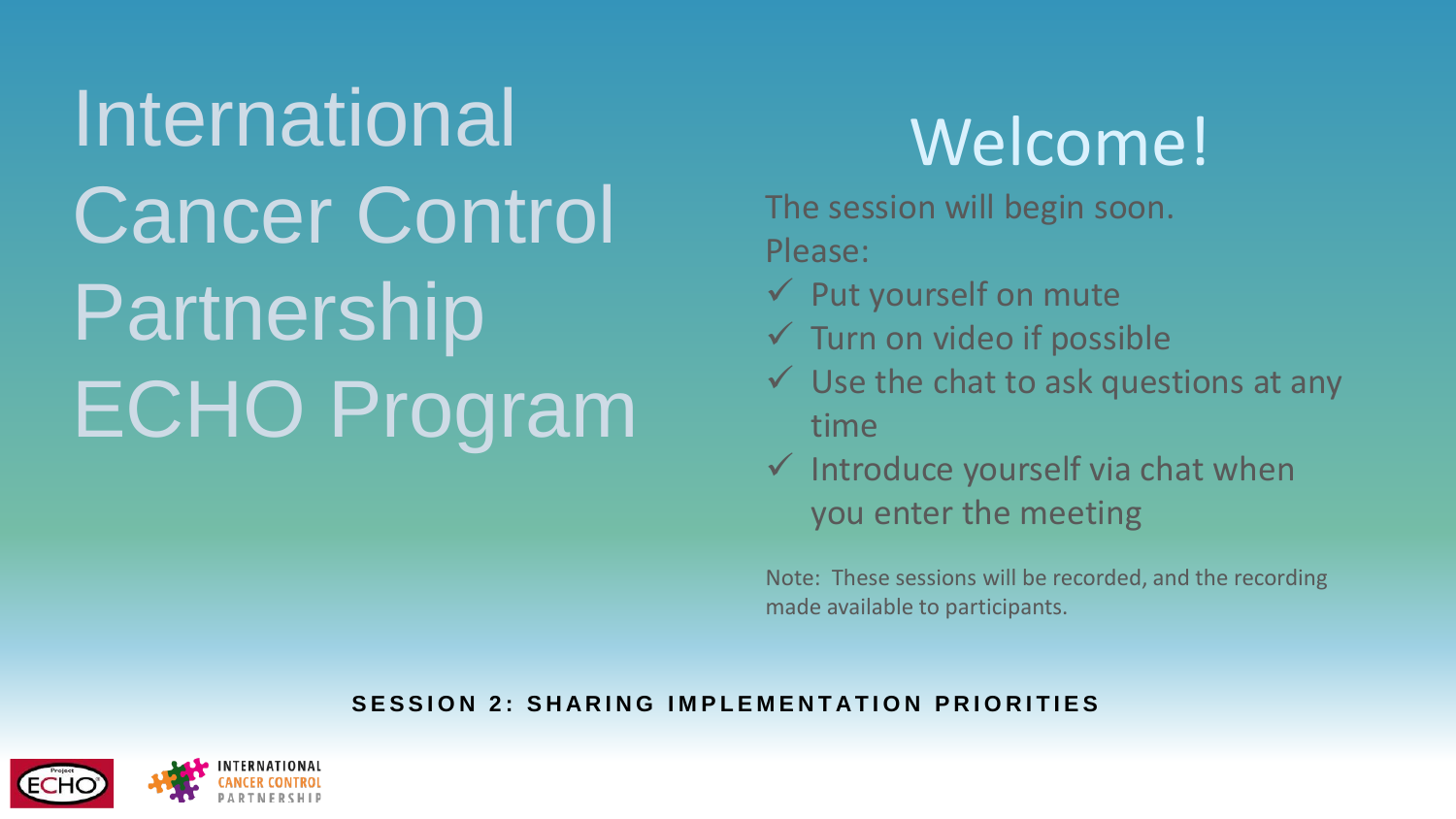#### Implementation Priorities

Choosing to focus on a few priorities allows you to focus your efforts – more momentum and resources

Start with a something that will likely be a success – is realistic, well supported

Identify where you can involve others to help

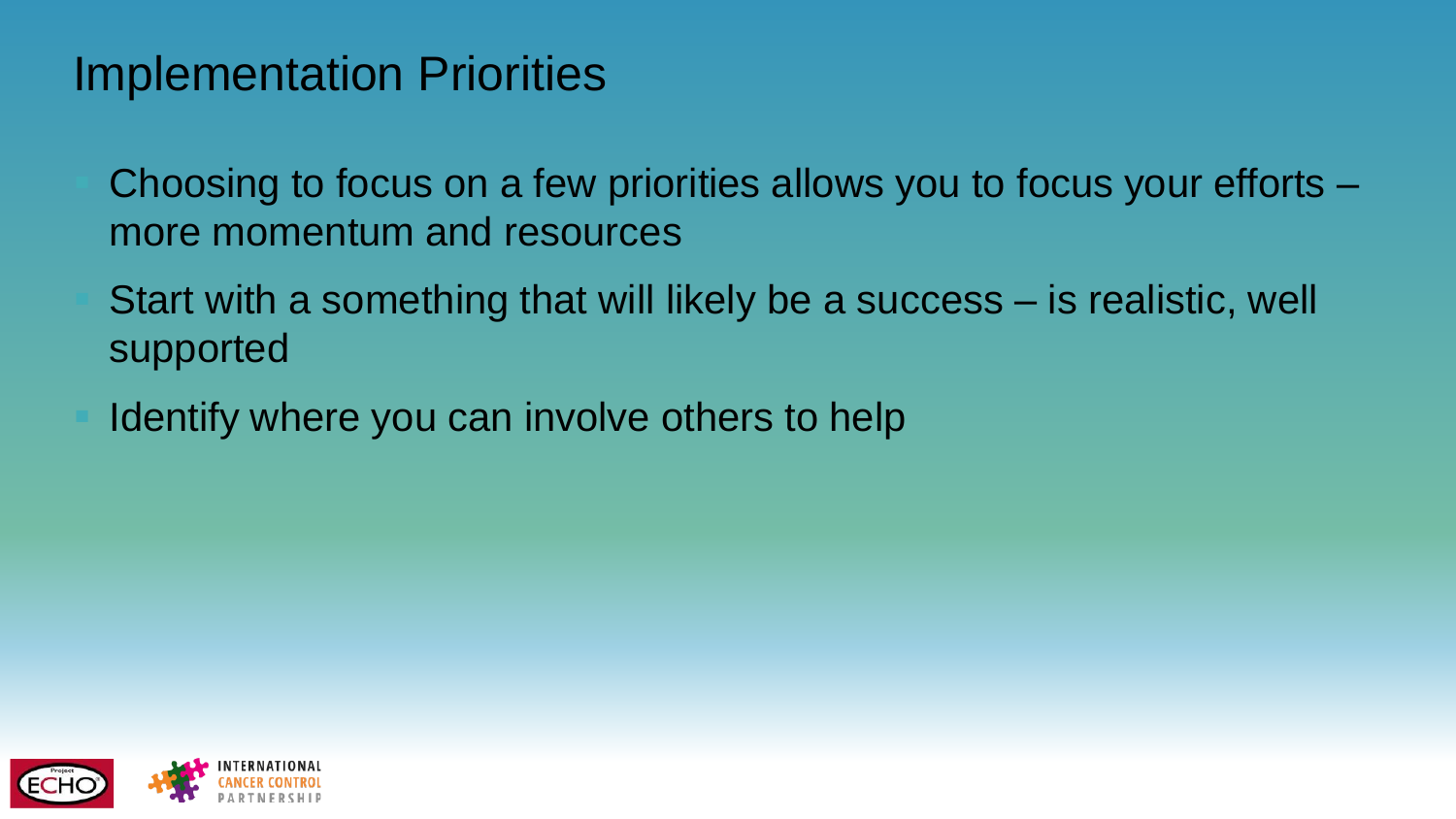### NCCP Priorities: Criteria

- 1. Is this something in line with/from our National Cancer Control Plan?
- 2. Is it realistic to make significant progress on this priority over the next 12 months?
- 3. Is this something we can work on together as a team?
- 4. Are there existing programs, resources and partners we can leverage to make progress on this priority?

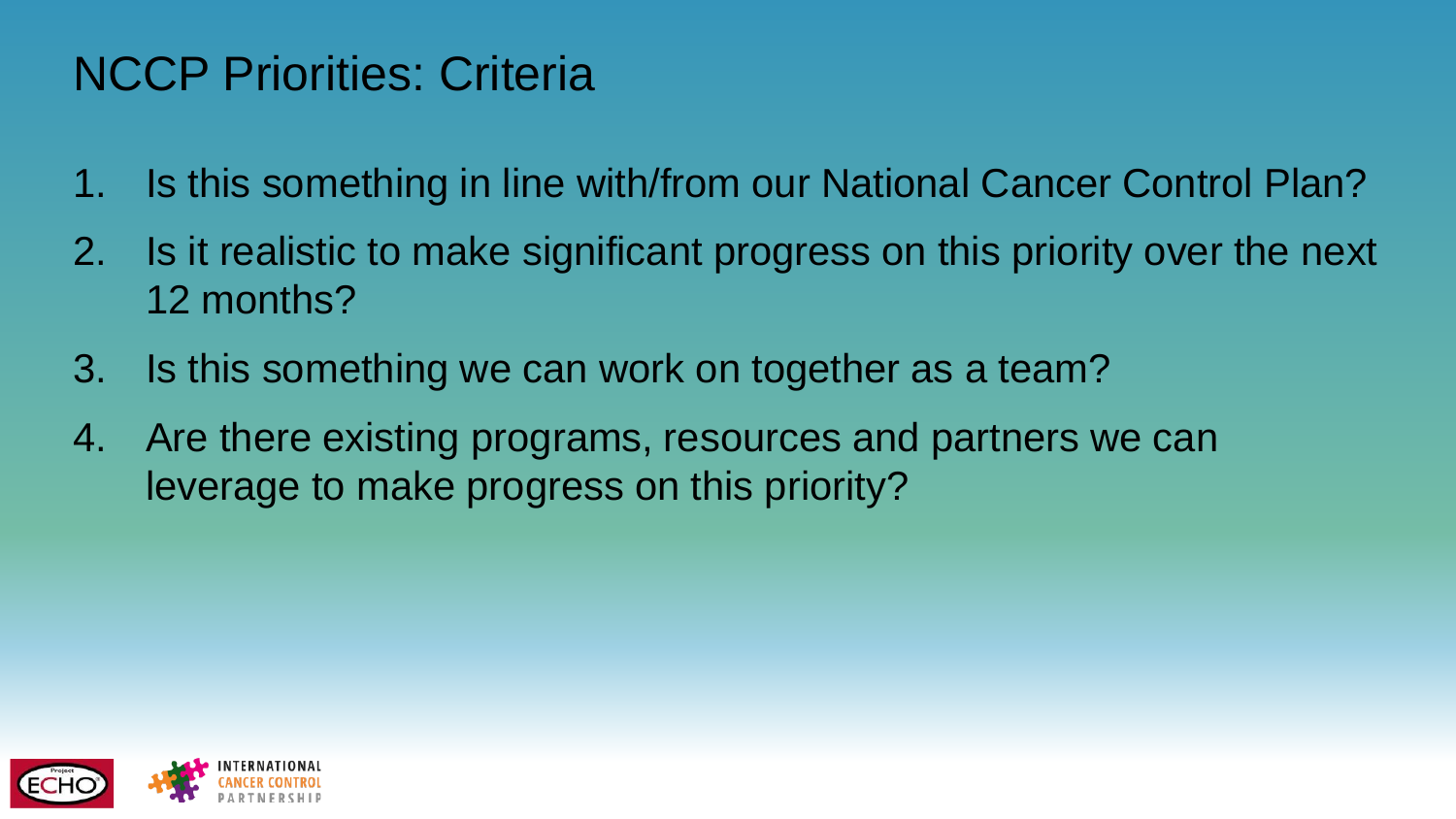

#### Answer in chat:

What is the meal you would serve a visitor to your country?